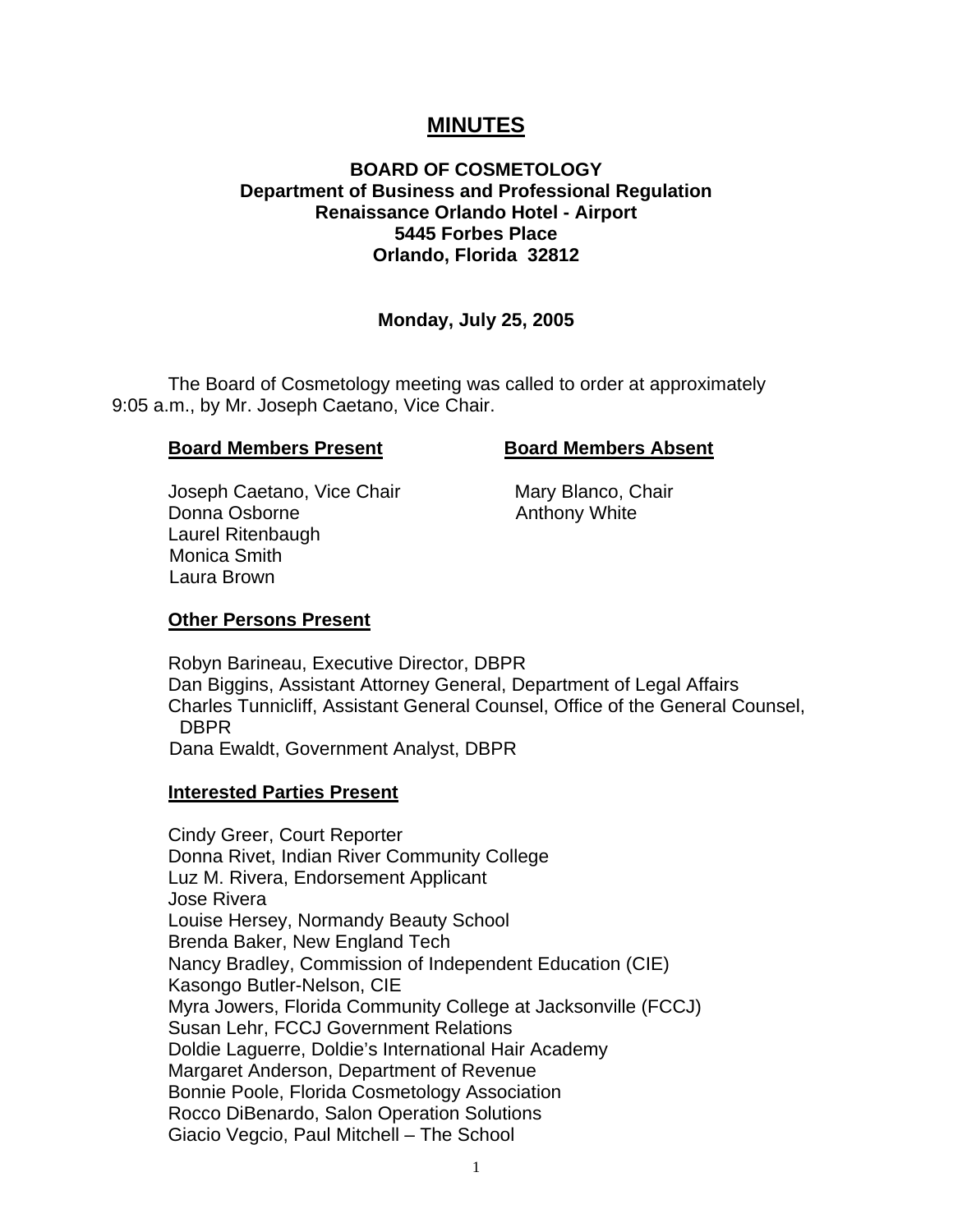Jerry Gardner, Elite Continuing Education Julia Tester, Artistic School of Nails & Cosmetology Linda Balboa, LaBelle Beauty Academy John Conley, The Hairwraps Company, Inc Phuonglan Tran, Academy of Health & Beauty Alan Livingston, House Business Regulation Committee Robin Dickey, Respondent Ferrin Harris, Respondent

The meeting was opened with a roll call and a quorum was established. Vice Chair Joseph Caetano inquired if staff had received prior notification from Chair Blanco and Mr. White in regards to their absences. Vice Chair Joseph Caetano requested that the record reflect an excused absence for Chair Blanco due to problems incurred from Hurricane Dennis. Mr. Anthony White's absence was due to his being called out of town on business.

#### **Approval of Minutes: April 10, 2005**

Mrs. Laura Brown moved to accept the minutes from the April 10, 2005, board meeting. Ms. Donna Osborne seconded the motion to accept the minutes and the motion passed unanimously.

#### **Approval of Minutes: June 20, 2005**

Ms. Osborne moved to accept the minutes from the June 20, 2005, [conference call] board meeting. Mrs. Brown seconded the motion to accept the minutes and the motion passed unanimously.

#### **Disciplinary Matters**

Mr. Dan Biggins, Assistant Attorney General, inquired if all the board members had received their board meeting materials and if the members had reviewed all the materials. All members responded in the affirmative to these questions.

#### **Informal Hearings**

Regarding Case No. 2005-000401 against Super Nails, of Gainesville, Mr. Charles Tunnicliff, Assistant General Counsel, presented the department's case in this matter and suggested assessing a fine of \$900 and costs of \$123.75. Ms. Osborne moved that the board find the Respondent was properly served with the Administrative Complaint, that there was competent substantial evidence to support the allegations as set forth in the Administrative Complaint, that the Respondent committed the offenses as outlined in the Administrative Complaint, and impose a fine of \$900 and costs of \$123.75. Mrs. Brown seconded the motion and the motion passed unanimously.

Regarding Case No. 2003-084420 against Zsa Zsa Fashion and Accessories of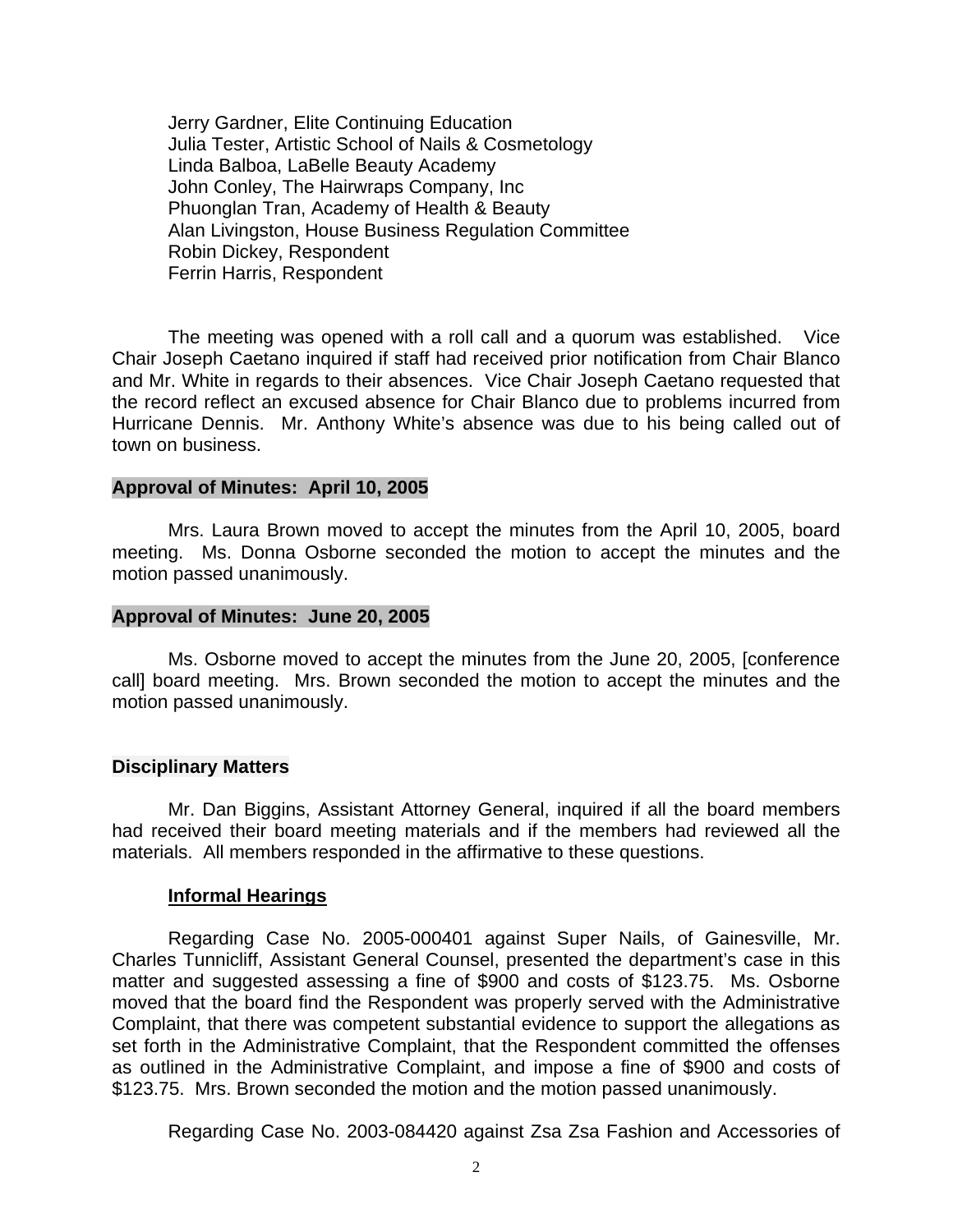Miami, Mr. Tunnicliff presented the department's case in this matter and suggested assessing a fine of \$2,000 and costs of \$310.85. Mrs. Brown moved that the board find the Respondent was properly served with the Administrative Complaint, that there was competent substantial evidence to support the allegations as set forth in the Administrative Complaint, that the Respondent committed the offenses as outlined in the Administrative Complaint, and impose a fine of \$2,000 and costs of \$310.85. Ms. Osborne seconded the motion and the motion passed unanimously.

Regarding Case No. 2004-038691 against Carlos Amaya of Miami, Mr. Tunnicliff presented the department's case in this matter and suggested assessing a fine of \$450 and costs of \$45.91. Mr. Amaya was present and sworn in by the court reporter. Mr. Tunnicliff advised the respondent of his options for the disciplinary hearing types; Mr. Amaya requested an informal hearing. Mr. Amaya gave testimony that the license renewal payment was mailed to the department in a timely manner. However, Mr. Amaya does not have a cancelled check. Not until the time of inspection did Mr. Amaya question the fact that the renewed license still had not been received. Due to discrepancies, Mr. Tunnicliff asked that this case be pulled from the agenda and be considered at a later date. Ms. Osborne made a motion to vacate the final order. The motion to vacate was seconded by Mrs. Brown and the motion passed unanimously. Ms. Osborne made a motion to table this case at this time until further investigation. The motion to table to case was seconded by Ms. Laurel Ritenbaugh and the motion passed unanimously.

Regarding Case No. 2004-057616 against Mr. Ferren Harris of Daytona Beach, Mr. Tunnicliff presented the department's case in this matter and suggested assessing a fine of \$500 and costs of \$137.61. Mr. Harris was present and was sworn in by the court reporter. Mr. Harris testified before the board that he was currently trying to pass the cosmetology exam. Mr. Harris asked that the board consider granting him a payment plan for the fine and costs involved. Ms. Osborne moved that the board find the Respondent was properly served with the Administrative Complaint, that there was competent substantial evidence to support the allegations as set forth in the Administrative Complaint that the Respondent committed the offenses as outlined in the Administrative Complaint, and impose a fine of \$500 and costs of \$137.61. Ms. Osborne moved to approve a payment plan over six months; the first payment of \$137.61 being due within 30 days and payment of \$100 being due each month there after until the balance is paid in full. Mrs. Brown seconded the motion and the motion passed unanimously.

Regarding Case No. 2005-004011 against Herold Bythol of North Miami, Mr. Tunnicliff asked that this case be pulled from the agenda to be considered at a later date.

Regarding Case No. 2004-028744 against Juan Carlos Colon of Kissimmee, Mr. Tunnicliff asked that this case be pulled from the agenda to be considered at a later date.

Regarding Case No. 2004-028737 against Perfumeland of Orlando, Mr. Tunnicliff asked that this case be pulled from the agenda to be considered at a later date.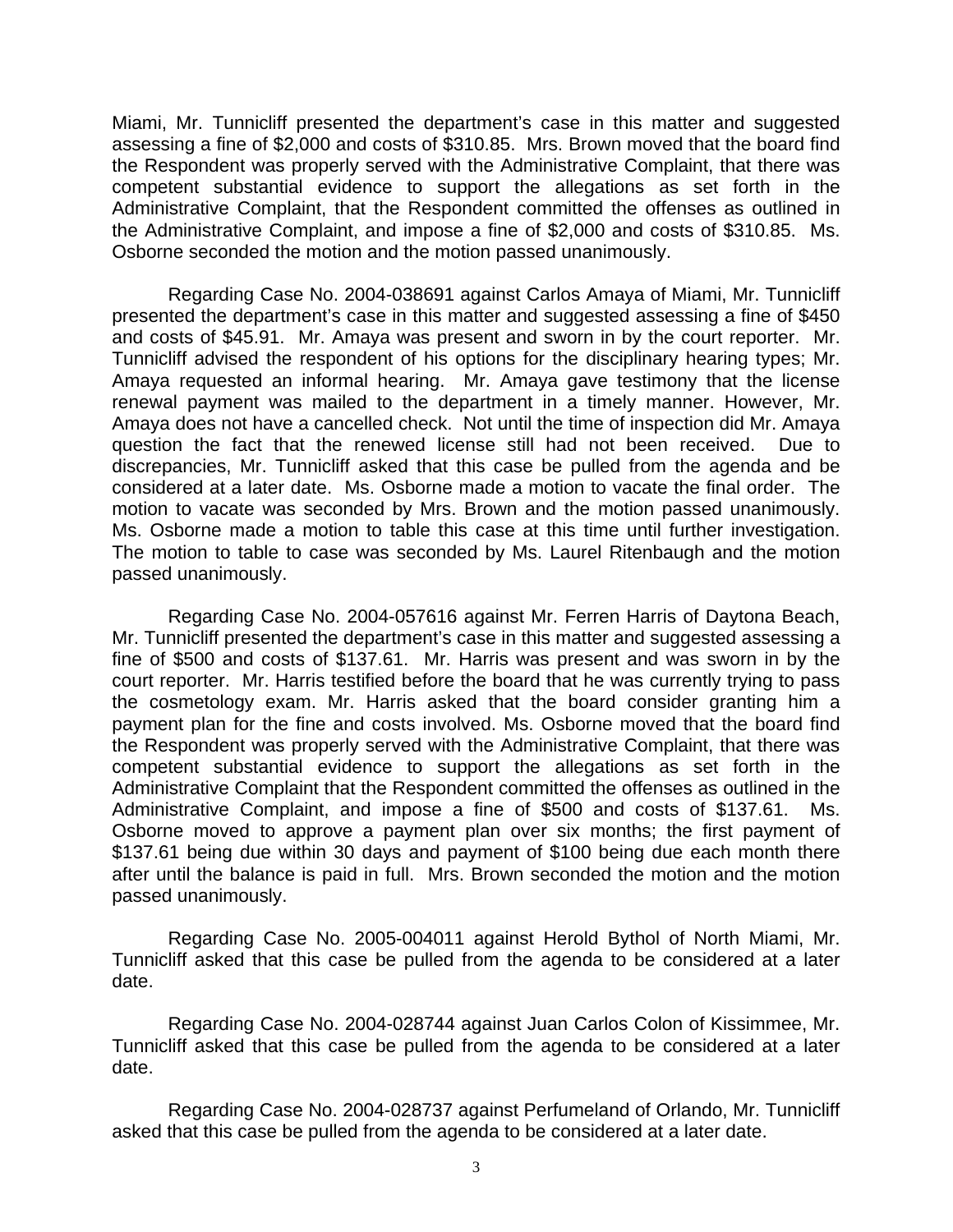Regarding Case No. 2004-032554 against Wonderful Hair Care of Ft. Lauderdale, Mr. Tunnicliff asked that this case be pulled from the agenda to be considered at a later date.

#### **Motion for Reconsideration**

Regarding Case No. 2004-039858 against Robin Dickey of Tampa, Mr. Tunnicliff presented the department's case in this matter. Mr. Dickey was present and sworn in by the court reporter. Mr. Dickey gave testimony of his reexamination application status. Mr. Dickey admits that the inspector did witness him performing cosmetology services without the supervision of a licensed cosmetologist; however, the services were being performed on a family member and were not for compensation. Mrs. Brown noted the lack of submitted evidence of the inspection and investigation. Mrs. Brown indicated there was not sufficient evidence of compensation received to support the allegations and she would like the case to be dismissed. Ms. Osborne made a motion to table this case until further investigation by the department. Ms. Monica Smith seconded the motion. The motion passed with Mrs. Brown being opposed.

# **Motions for Waiver of Rights and Final Order**

Regarding Case No. 2004-045266 against Neil P. Dicapua of Clearwater, Mr. Tunnicliff asked that this case be pulled from the agenda to be considered at a later date.

Unless otherwise stated, by appropriate motion the board found that the Respondent was properly served with the Administrative Complaint, the Respondent failed to respond within 21 days thereby waiving their right to elect a hearing in this matter, the board accepted the allegations as stated in the Administrative Complaint and adopted them as the findings of fact and conclusions of law of the board, and imposed the penalties shown below:

- **Shejee's Beauty Salon; Coral Springs** Case No. 2003-090222 \$500 fine and \$81.64 costs
- **Eduardo Romero; Lehigh Acres** Case No. 2004-000971 \$500 fine and \$416.69 costs
- Johnny Maldonado; Miami Case No. 2004-055938 \$500 fine and \$35 costs
- **Elizabeth Fernandez; Miami** Case No. 2003-080604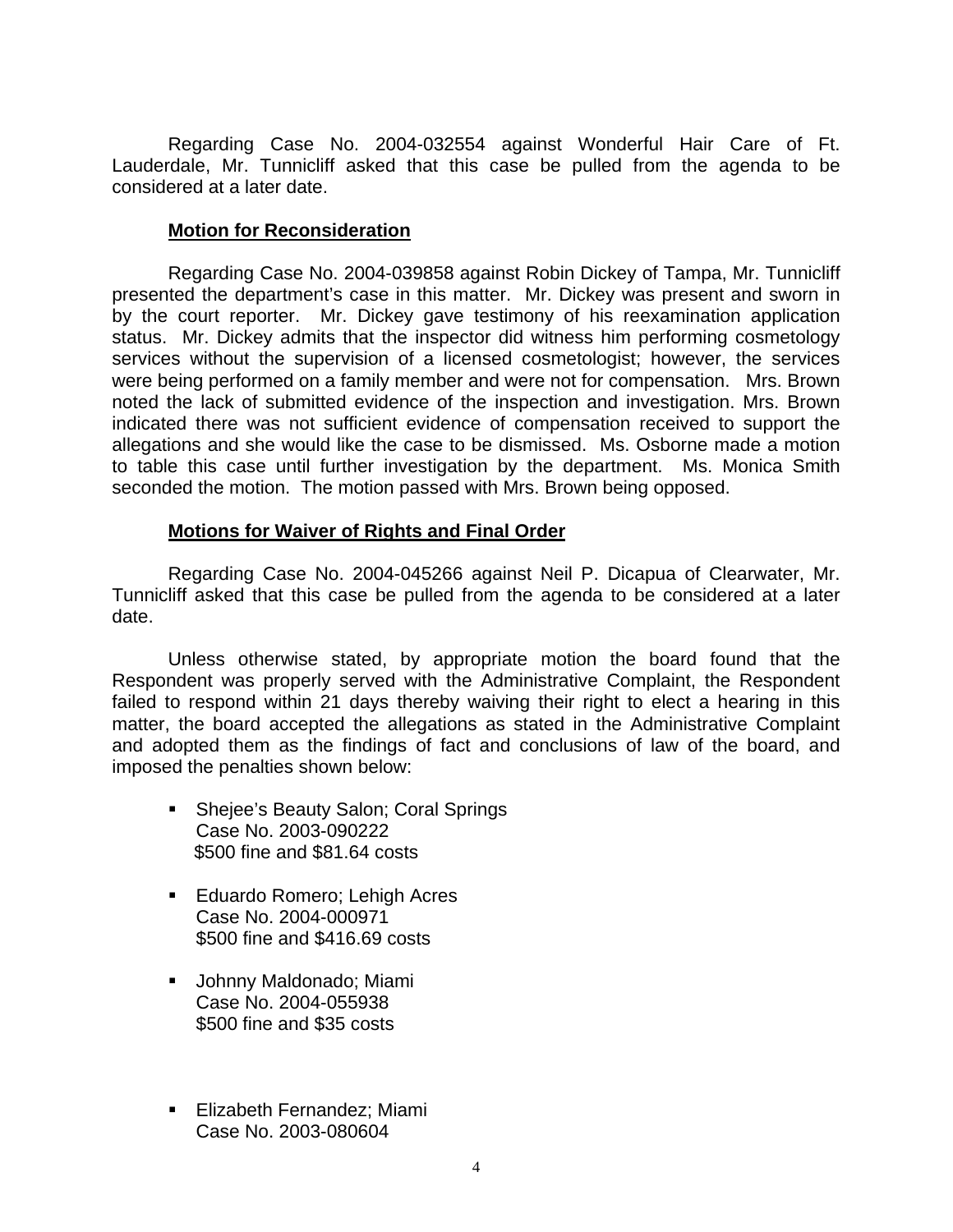\$150 fine and \$59.87 costs

- **Henry C. Wilson; Winter Haven** Case No. 2003-093390 \$500 fine and \$115.81 costs
- J. Russell Salons & Spa; Wellington Case No. 2004-007134 \$1,700 fine and \$135.05 costs
- **Fifi's Beauty Salon; Miami** Case No. 2003-064522 \$500 fine and \$171.24 costs
- **Carliflowers**; Sunrise Case No. 2003-079028 \$1,000 fine and \$166.77 costs
- **Alaric's; Lake City** Case No. 2004-010538 \$500 fine and \$125.77 costs
- D'George International of Miami; Miami Case No. 2004-058842 \$250 fine and \$62.18 costs
- **Joseph A. Colato; Greenacres** Case No. 2004-059301 \$500 fine and \$50.87 costs
- **Melanie Kaplan; West Palm Beach** Case No. 2003-092183 \$500 fine and \$85.20 costs

# **Stipulations**

Regarding Case No. 2004-055516 against Foxy Nail and Spa of Riverview, the Administrative Complaint charged the Respondent with a violation of section 477.0265(1)(b)2, F.S., in that it is unlawful for any person to own, operate, maintain, open, establish, conduct, or have charge of, either alone or with another person or persons, a cosmetology salon or specialty salon in which a person not licensed or registered as a cosmetologist or a specialist is permitted to perform cosmetology services or any specialty. The department suggested assessing a fine of \$500 and costs of \$54.43. Ms. Osborne moved that the board adopt the Stipulation of the parties as the board's final action in this matter and incorporate it and all its terms into a final order. Mrs. Brown seconded the motion and the motion passed unanimously.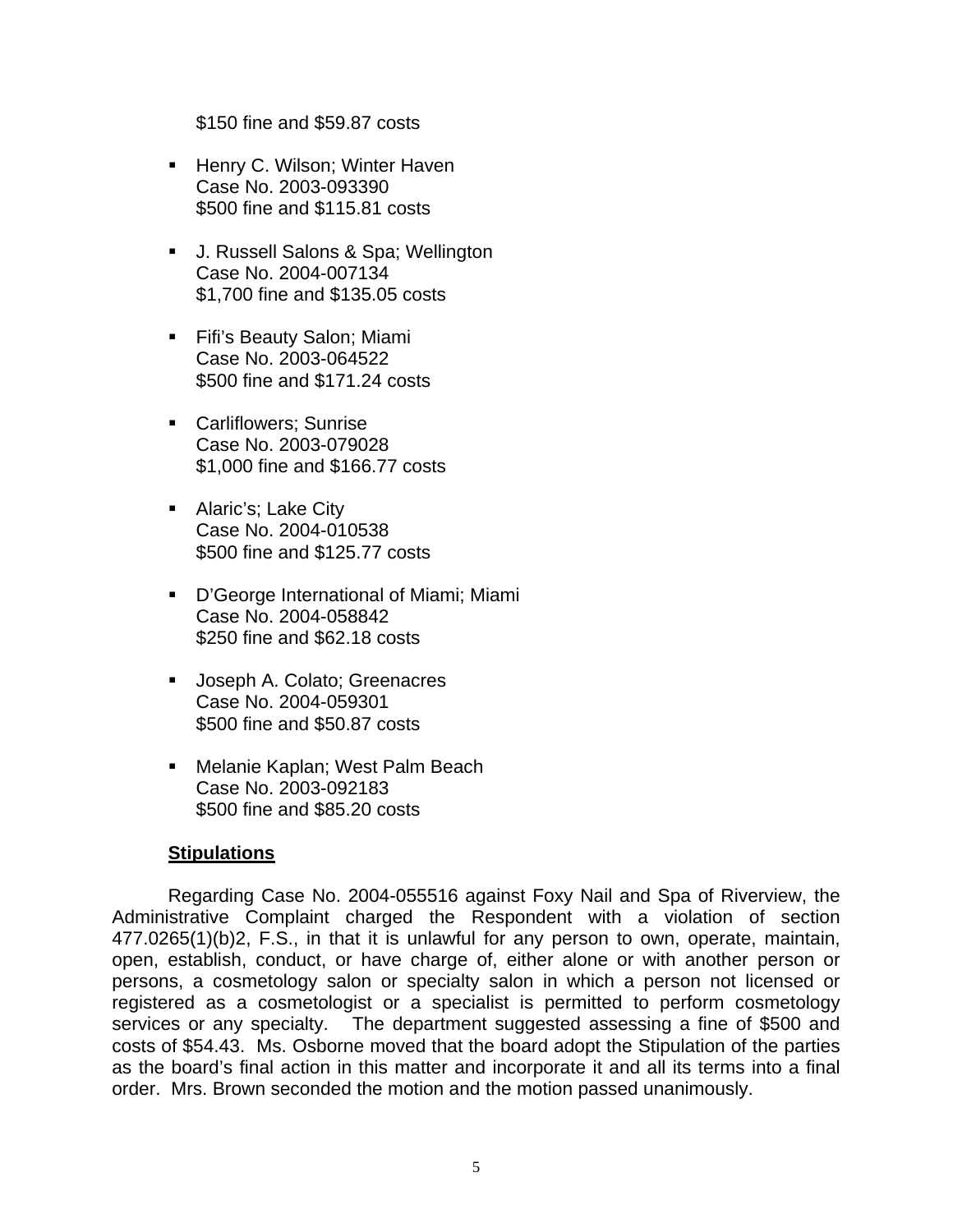Regarding Case No. 2004-026285 against Justin and Company of Palm Beach, the Administrative Complaint charged the Respondent with a violation of section 477.0265(1)(b)1, F.S., in that it is unlawful for any person to own, operate, maintain, open, establish, conduct, or have charge of, either alone or with another person or persons, a cosmetology salon or specialty salon which is not licensed; violations of 477.0265(1)(b)2, F.S., in that it is unlawful for any person to own, operate, maintain, open, establish, conduct, or have charge of, either alone or with another person or persons, a cosmetology salon or specialty salon in which a person not licensed or registered as a cosmetologist or a specialist is permitted to perform cosmetology services or any specialty; and multiple violations of 477.029(1)(i), F.S., in that it is unlawful for any person to violate or refuse to comply with any provision of Chapter 477 or a rule or final order of the Board or Department. The department suggested assessing a fine of \$1,800 and costs of \$116.31. Ms. Osborne moved that the board adopt the Stipulation of the parties as the board's final action in this matter and incorporate it and all its terms into a final order. Mrs. Brown seconded the motion and the motion passed unanimously.

Regarding Case No. 2004-009111 against Betty Bell Hercule of Belle Glade, the Administrative Complaint charged the Respondent with multiple violations of section 477.029(1)(i), F.S., in that it is unlawful to violate or refuse to comply with any provision of Chapter 477 or Chapter 455 or a rule or final order of the board. The department suggested assessing a fine of \$500 and costs of \$119.28. Ms. Osborne moved that the board adopt the Stipulation of the parties as the board's final action in this matter and incorporate it and all its terms into a final order. Ms. Smith seconded the motion and the motion passed unanimously.

Unless otherwise stated, by appropriate motion the board found the Respondent to have committed the offenses as alleged in the Administrative Complaint and adopted the Stipulation of the parties as the board's final action regarding a penalty to be imposed on the Respondent as follows:

- She Salon; Pembroke Pines Case No. 2004-047733 \$500 fine and \$317.60 costs
- **Premier Beauty Salon; Lake Park** Case No. 2004-004606 \$1,000 fine and \$94.65 costs
- Rosa Lezama; Lake Worth Case No. 2004-009118 \$1,000 fine and \$103.53 costs
- **Martin Lopez; Lake Worth** Case No. 2004-004563 \$1,350 fine and \$129.10 costs
- **Mr. Bill's Sensational Hair Team**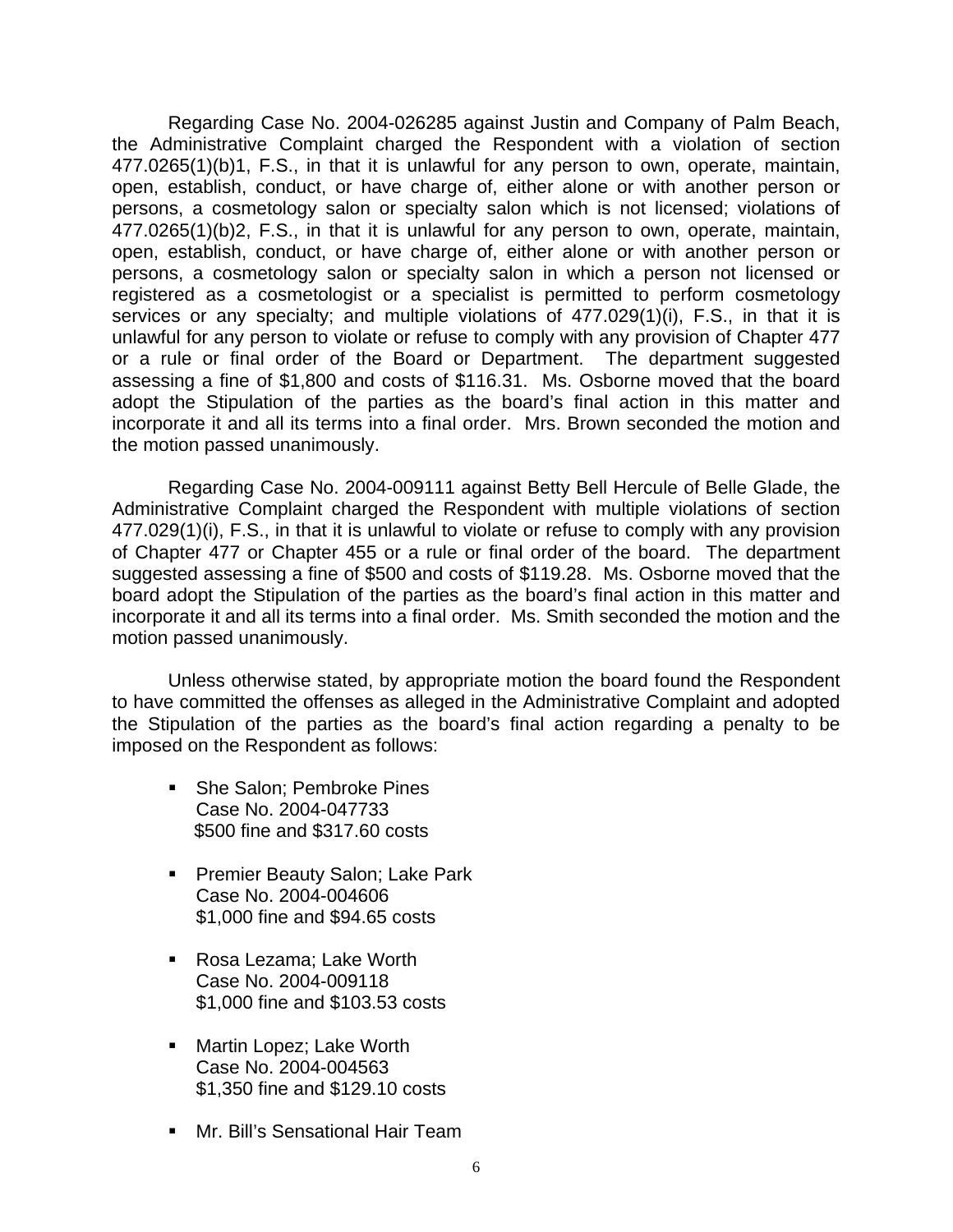Case No. 2004-029974 \$500 fine only

- **EXA** Zaher Abdel Sawari; Boynton Beach Case No. 2004-048098 \$500 fine and \$49.77 costs
- Hairmasters #6964; Sanford Case No. 2004-061793 \$500 fine and \$106.19 costs
- **Made in Italy Concepts; Boca Raton** Case No. 2004-001122 \$1,600 fine and \$99.77 costs
- **Aziz Discount Beauty Supply & Salon; Oakland Park** Case No. 2004-042371 and 2004-042406 \$800 fine and \$109.29 costs
- **Delceta Hall**; Miramar Case No. 2004-031316 \$500 fine only
- Maria J. Perrett: Boca Raton Case No. 2004-050387 \$500 fine and \$61.42 costs
- **Leonardo Benavidez; Greenacres** Case No. 2004-004565 \$1,000 fine and \$91.68 costs

# **Proposed Recommended Order**

Regarding Case No. 2003-053624 against Mayelin Unisex Beauty Salon of North Miami Beach, Mr. Tunnicliff presented the department's case in this matter and suggested assessing only a fine of \$500 in line with the Administrative Law Judge's Proposed Recommended Order. Ms. Osborne moved that the proposed recommended order be accepted, by the board, in Toto. Mrs. Brown seconded the motion and the motion passed unanimously.

# **Department Attorney Report**

Mr. Tunnicliff informed the board that there are currently 202 open cosmetology cases in the legal section.

Mr. Tunnicliff responded to the board's inquiry of final orders being placed on individual credit reports. The subject matter was researched with the department's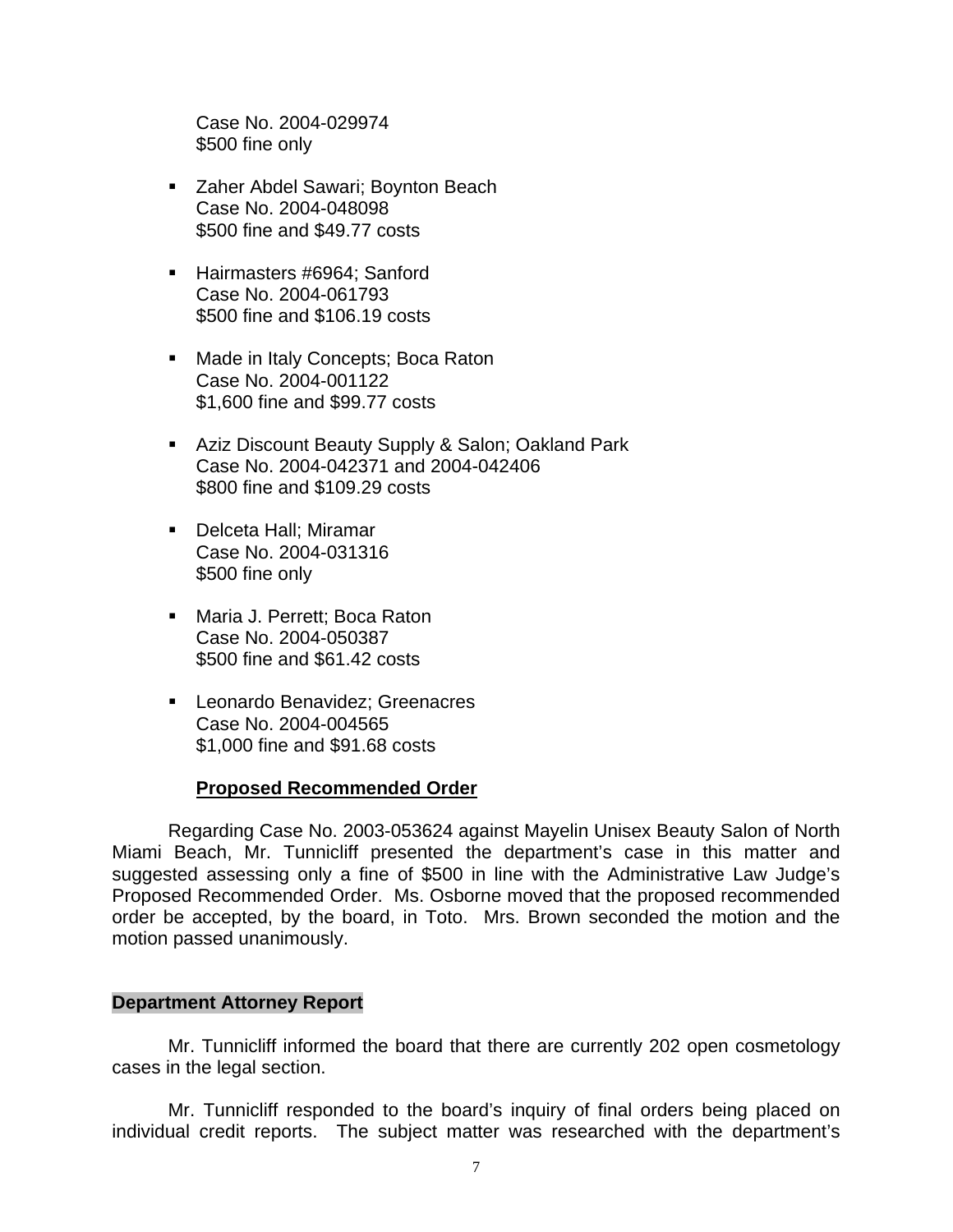collection attorney. A final order can not be placed on a credit report until a final judgment is obtained through the civil court system. This would be a lengthy and costly process.

# **Applications**

# **Cosmetology Examination Application**

- Luz Maria Rivera / Dominican Republic
	- Ms. Rivera was present along with Louise Hersey, Director of Normandy Beauty School. Both Ms. Rivera and Ms. Hersey were sworn in by the court reporter. Ms. Robyn Barineau, Executive Director, informed the board that Ms. Rivera was attempting to obtain a Florida cosmetology license by examination. Due to a language barrier, Ms. Hersey gave testimony on behalf of Mr. Rivera. Ms. Rivera originally received her training in the Dominican Republic; a total of 1,500 hours. Ms. Rivera completed a 1,200 hour program at Normandy Beauty School plus additional remedial hours. In total, Ms. Rivera has completed over 2,500 hours of cosmetology education. Ms. Rivera has made numerous attempts at the cosmetology examination. To date, Ms. Rivera has not been successful in passing the exam. Ms. Rivera has utilized the option of taking a strict translation dictionary with her to the examination site; however, the Spanish that Ms. Rivera speaks is a different dialect than the Spanish version of the exam. Ms. Hersey spoke extremely well of Ms. Rivera and of her cosmetology talents. She truly feels that Ms. Rivera would be an asset to the cosmetology profession. Ms. Hersey, on behalf of Ms. Rivera, is requesting an exemption from licensure by examination. Ms. Hersey noted that they were aware of the option for a translator, however, that is more of an expense than Ms. Rivera is prepared to incur. Mr. Biggins noted that the Florida Statutes do not allow the board to grant a waiver of licensure by examination. At this time, the only other option allowed, by law, is for Ms. Rivera to apply for a full specialist license. A motion was made by Ms. Osborne to deny the waiver based on the Florida Statutes. Ms. Smith seconded the motion and the motion passed unanimously.

# **Applications for Hair Braiding Courses**

- Hope Career Institute Ms. Ritenbaugh moved to approve this course application. Ms. Smith seconded the motion and the motion passed unanimously.
- Beauty Schools of America Ms. Ritenbaugh moved to approve this course application. Mrs. Brown seconded the motion and the motion passed unanimously.
- Dynamic Braids and Styles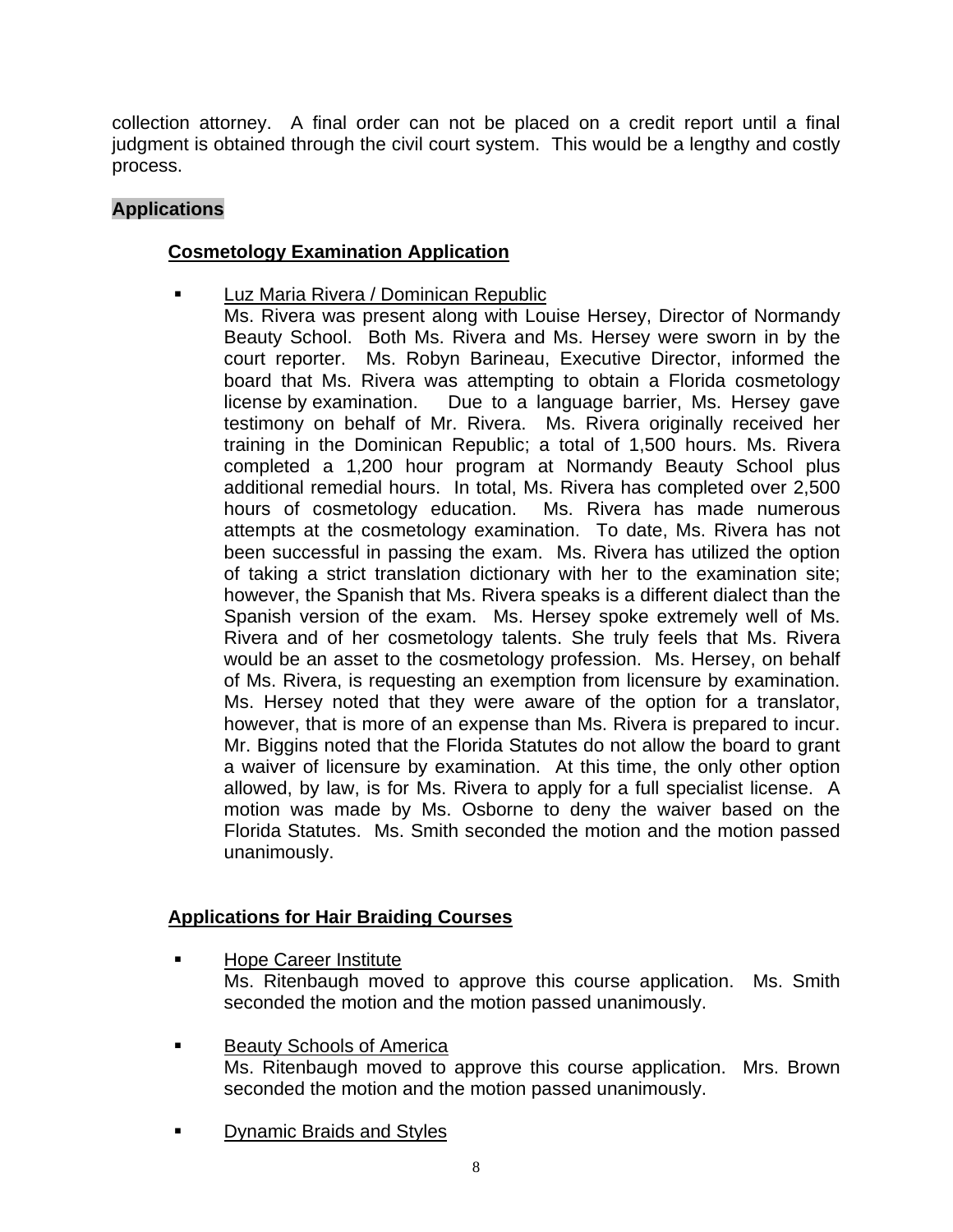Ms. Osborne moved to approve this course application. Ms. Ritenbaugh seconded the motion and the motion passed unanimously.

# **Applications for Hair Wrapping Courses**

 Beauty Schools of America Ms. Ritenbaugh moved to approve this course application. Ms. Osborne seconded the motion and the motion passed unanimously.

# **Applications for Body Wrapping Courses**

 Beauty Schools of America Ms. Ritenbaugh moved to approve this course application. Mrs. Brown seconded the motion and the motion passed unanimously.

# **Continuing Education Course Applications**

- Palm Beach Skin Symposium 4 hours (Live) Ms. Barineau pointed out, to the board, the course completion certificate does not reflect reference to the provider number. Ms. Osborne moved to approve this course application with the contingency that the course completion certificate be corrected and forwarded to the Executive Director within 30 days. Ms. Ritenbaugh seconded the contingency motion and the motion passed unanimously.
- Electric Facial 4 hours (Live) After review and discussion of this course material, it was noted that the outline was missing the detailed summary. Ms. Smith made a motion to deny the application based on no detailed summary being included. Ms. Osborne seconded the motion and the motion passed unanimously.

Ms. Smith recused herself from being able to vote on the three following applications. The Florida College of Natural Health and her employer have business dealings with one another.

- Holistic Skin Care 4 hours (Live) After review and discussion of the course material, it was noted that the reference to facial "massage" should to be changed to reflect facial "manipulation". Ms. Osborne moved to approve this application with the contingency that the course material be revised to replace the reference to facial "massage" with the reference to facial "manipulation" The contingency corrections must be submitted to the Executive Director within 30 days. Mrs. Brown seconded the contingency motion and the motion passed unanimously.
- Manual Lymph Drainage of the Head & Face 4 hours (Live)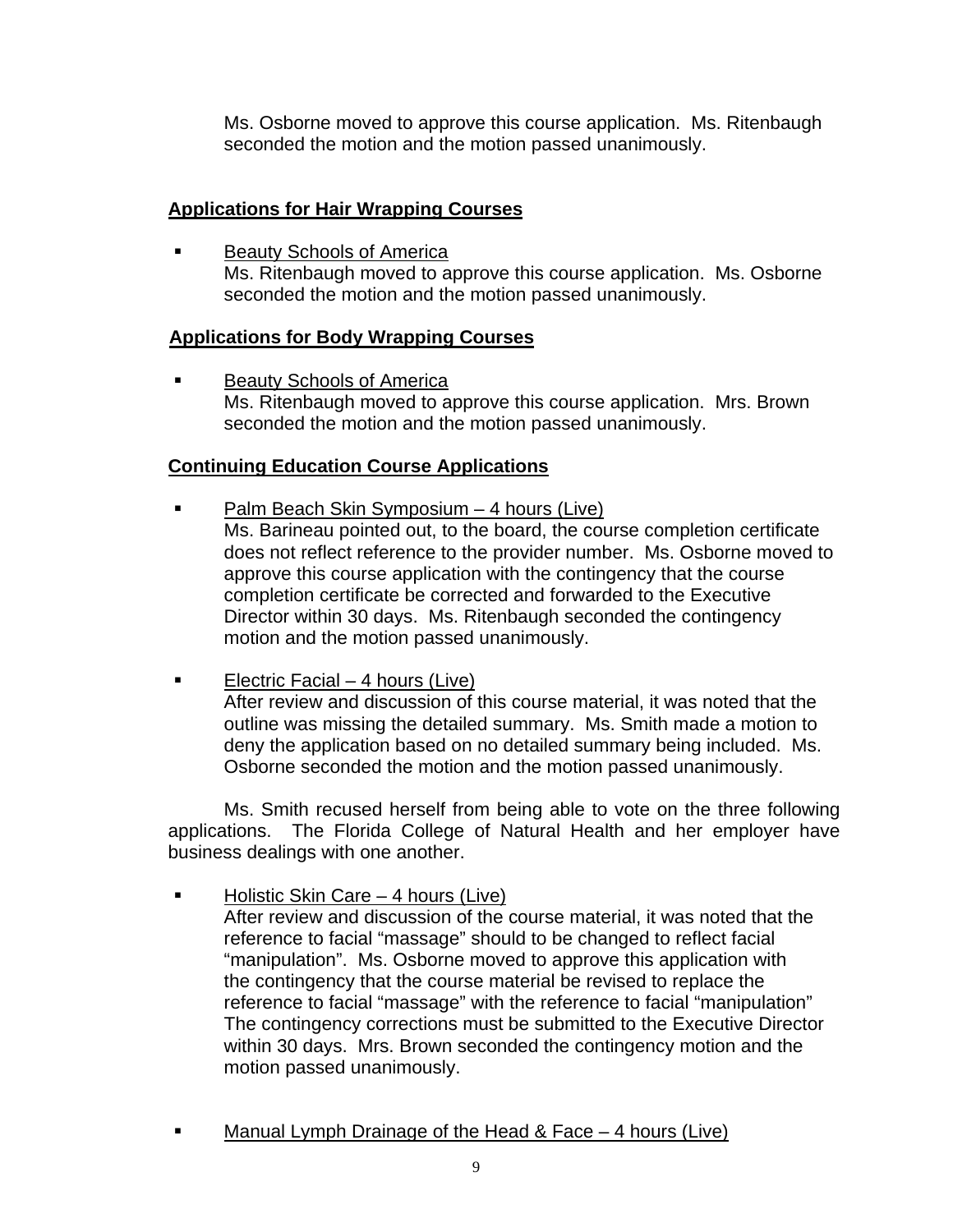After review and discussion of the course material, it was noted that the procedure is out of the realm of cosmetology. Ms. Osborne stated that she felt like the information would be beneficial; however, the practice is not a cosmetology procedure. Ms. Osborne made a motion to deny the application based on the procedure not being allowed by Chapter 477, F.S. Mrs. Brown seconded the motion and the motion passed unanimously.

 Advanced Extraction Techniques and Advanced Facial Techniques – 4 hours (Live)

After review and discussion of the course material, Mrs. Brown made a motion to deny this application. She felt the material addressed medical procedures with reference to lancets and needles and the information being presented is out of the cosmetology scope of authority. She is concerned that a Facial Specialist might interpret the material as authorization to perform the cosmetic medical procedure. Ms. Osborne seconded the motion for denial. The motion passed unanimously.

- **Techniques of the Trade Clairol 2 hours (Live)** Ms. Osborne made a motion to deny this application due to the fact that the course is promoting a product name. Mrs. Brown seconded the motion and the motion passed unanimously.
- Techniques of the Trade L'Oreal Techniques Color Theory 2 hours (Live) Ms. Osborne made a motion to deny this application due to the fact that the course is promoting a product name. Mrs. Brown seconded the motion and the motion passed unanimously.
- **Techniques of the Trade Soft Sheen 2 hours (Live)** Ms. Osborne made a motion to deny this application due to the fact that the course is promoting a product name. Mrs. Brown seconded the motion and the motion passed unanimously.
- **Techniques of the Trade Wella Expressions 2 hours (Live)** Ms. Osborne made a motion to deny this application due to the fact that the course is promoting a product name. Mrs. Brown seconded the motion and the motion passed unanimously.
- Techniques of the Trade Quantum 2 hours (Live) Ms. Osborne made a motion to deny this application due to the fact that the course is promoting a product name. Mrs. Brown seconded the motion and the motion passed unanimously.
- Techniques of the Trade Panasonic Blending 2 hours (Live)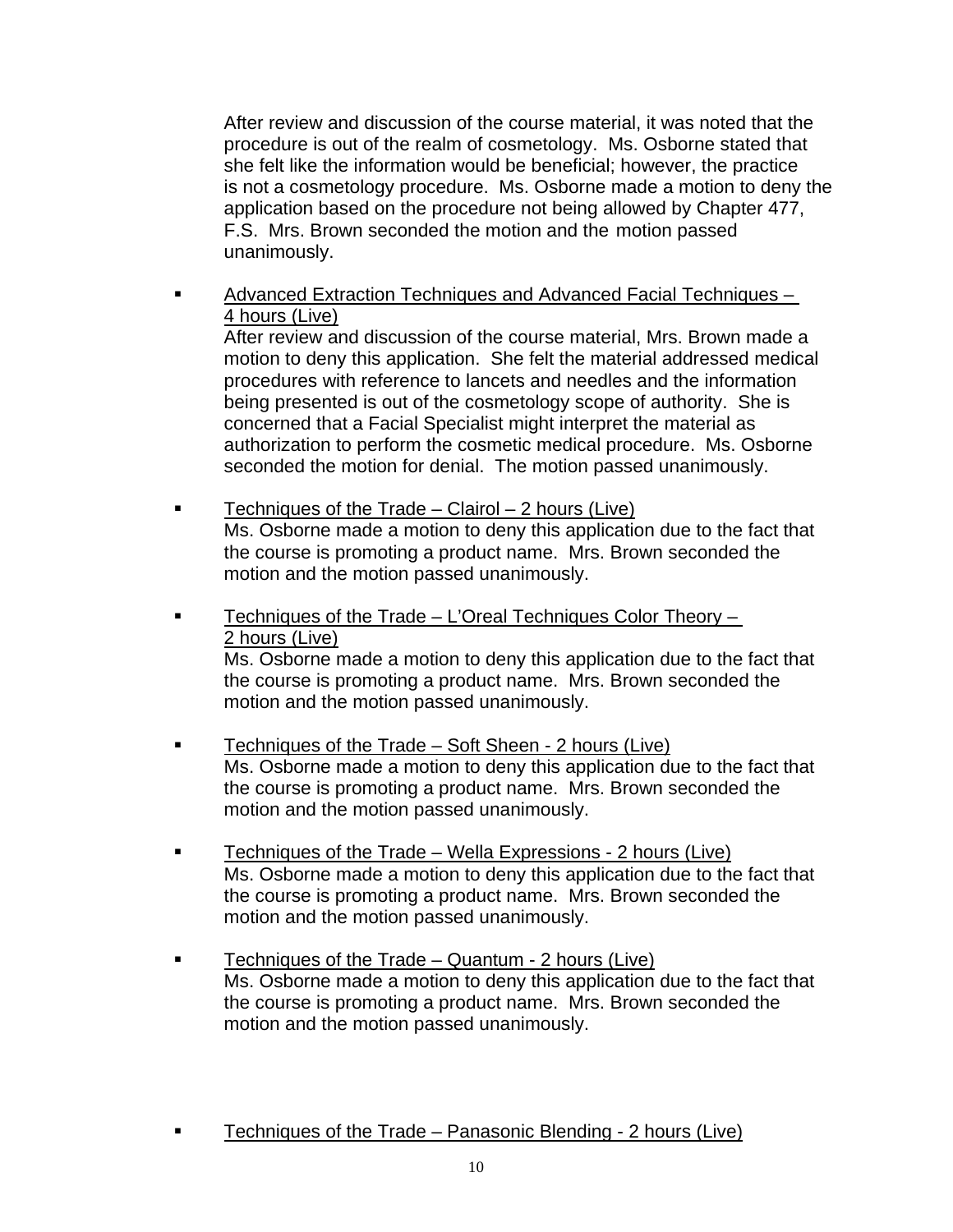Ms. Osborne made a motion to deny this application due to the fact that the course is promoting a product name. Mrs. Brown seconded the motion and the motion passed unanimously.

- Techniques of the Trade  $HIV/AIDS 2$  hours (Live) Ms. Osborne moved to approve this course application with the contingency that a complete course summary be forwarded to the Executive Director within 30 days. Mrs. Brown seconded the contingency motion and the motion passed unanimously.
- Techniques of the Trade ESN Professional Gel System 2 hours (Live) Ms. Smith made a motion to deny this application due to the fact that the course is promoting a product name. Ms. Osborne seconded the motion and the motion passed unanimously.
- **Exotica Academy Inc.**  Environmental Issued – 1 hour (Live) Ms. Smith made a motion to approve this course application. Ms. Ritenbaugh seconded the motion and the motion passed unanimously.
- Aesthetic Congress Communications All About Acne – 1 hour (Home Study) Ms. Smith recused herself from being able to vote on this application. Her employer and the Aesthetic Congress Communications have business dealings with one another.

Mrs. Brown made a motion to approve this course application. Ms. Osborne seconded the motion and the motion passed unanimously.

# **Committee Reports**

# **Continuing Education Committee – Laura Brown, Chair**

There was no additional Continuing Education Committee report.

# **Rules Committee – Donna Osborne, Chair**

Ms. Osborne had nothing to report in addition to the already discussed 2006 proposed legislation. Ms. Osborne thanked Ms. Susan Lehr for her assistance in working on the 2006 proposed legislation initiative.

# **Legislative Committee – Laura Brown, Chair**

There was no Legislative Committee report. At this time, Mrs. Brown resigned from the chair position of the Legislative Committee. Mrs. Brown suggested that Ms. Osborne be asked to chair this committee since she is actively involved with the board's legislative initiatives. Vice Chair Caetano was in agreement with the suggestion and reassigned the Legislative Committee chair position to Ms. Osborne.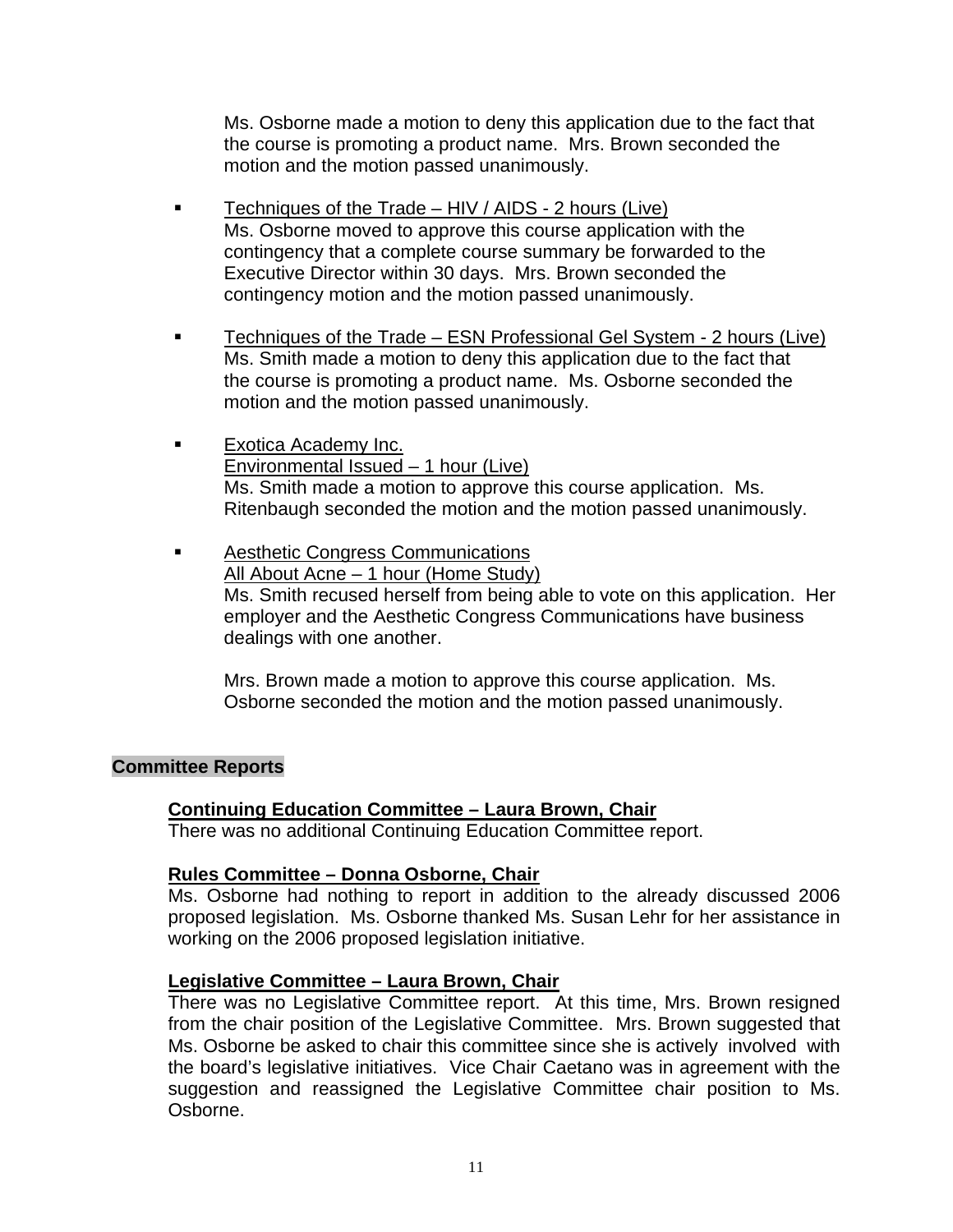#### **New Business**

Ms. Margaret Anderson, with the Florida Department of Revenue (DOR) Taxpayer Assistance Section, gave a presentation to the board regarding responsibilities of a booth renter, salon owner and liabilities for reporting and remitting sales tax to the State of Florida. Discussion ensued regarding product sales and commission of the sales. Ms. Anderson provided to the group a DOR published brochure detailing the responsibilities of a commercial renter and the penalties involved for non-payment of taxes. Ms. Anderson also extended the offer of assistance to anyone interested. Ms. Anderson also suggested that her office could be contacted for scheduling seminars with educational facilities to inform students of their taxpaying obligation once they enter the workforce.

#### 2006 Legislative Initiatives

The Board agreed to pursue legislation during the 2006 legislative session as follows:

- create a hair technician license; 1.000 education hours required; and a written and practical examination required
- create a master cosmetologist license; 1,800 education hours required; and a written and practical examination required
- create a esthetician license; 600 education hours required; and a written and practical examination required
- create a nail technician license; 350 educational hours required; and a written and practical examination required
- increase the educational hours for hair braiding from 16 hours to 40 hours
- eliminate the body wrapping registration and incorporate body wrapping services in the esthetician program
- qualifications for licensure will include that the applicant is at least 16 years of age or has received a high school diploma or graduate equivalency diploma or has passed an ability-to-benefit test, which is an independently administered test approved by the United States Secretary of Education as provided in 20 U.S.C. s 1091(d)
- allow individuals from outside the U.S. to also apply for licensure by endorsement and allow work experience to be substituted for required educational hours as set forth by rule
- allow all current licensees / registrants to continue to use their current titles prior to the effective date of the legislation and students in current programs will be grandfathered-in based on current law until such time as specified in **legislation**
- eliminate the exemption for those individuals shampooing hair not to hold a license
- define body wrapping as follows: body wrapping, which is a treatment program that uses wraps for the purposes of cleansing and beautifying the skin of the body for aesthetic rather than medical or weight-loss purposes, is the application of oils, lotions, or other fluids to the body using wraps; body wrapping does not include manipulation of the body's superficial tissue other than that resulting from the application of the wrap materials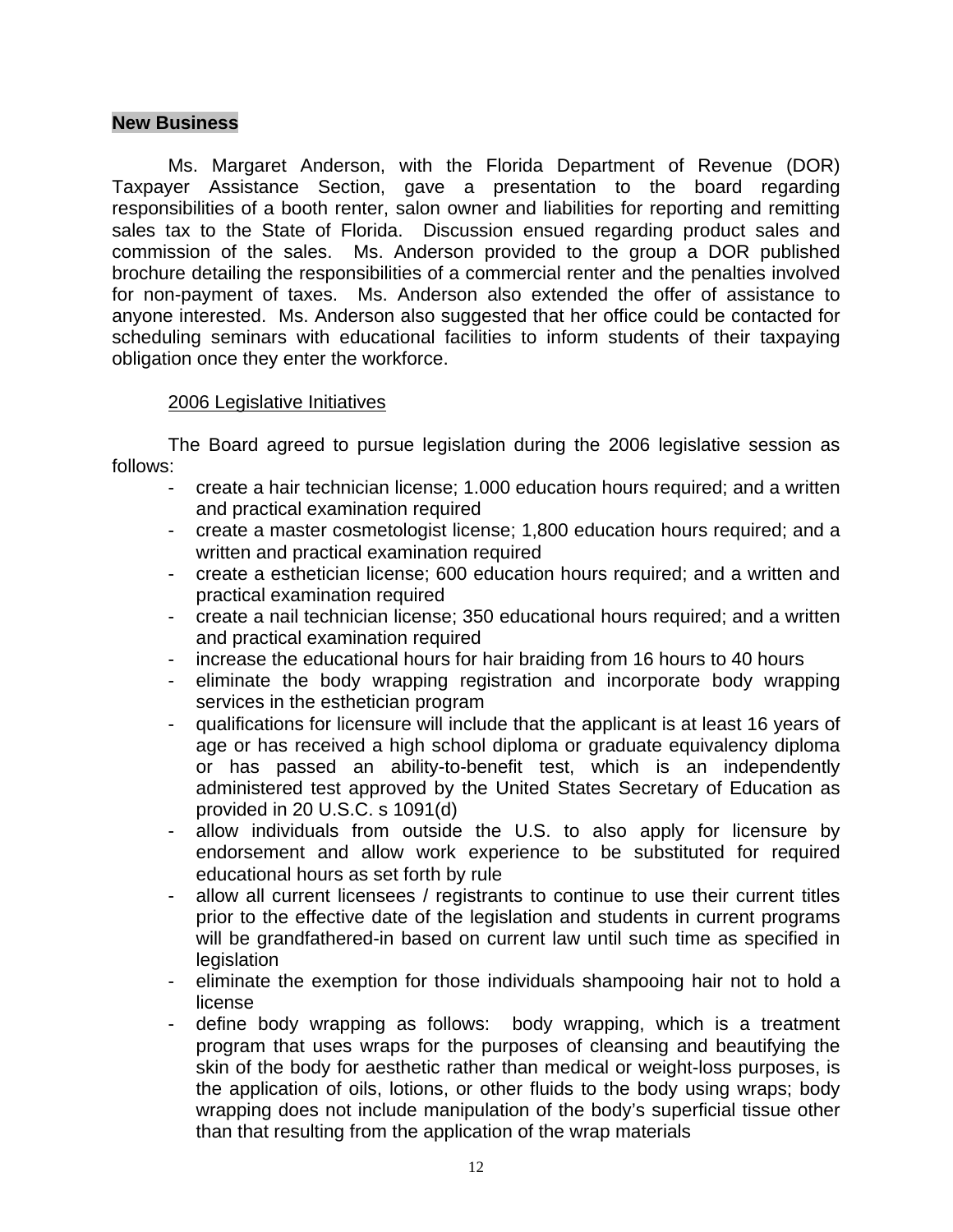- incorporate language to allow barbers to work in cosmetology salons so long as a cosmetologist is employed in the salon (this same provision already exists for cosmetologist in barbershops)
- allow cosmetology services to be provided in a location other than a licensed salon when such services are performed in connection with a special event and are performed by a licensed person; all arrangements for the performance of such services in a location other than a licensed salon must be made through a licensed salon or school
- the following fee caps were agreed upon:
	- hairstylists, estheticians, nail technicians or cosmetologists, fees for original licensing, license renewal, and delinquent renewal may not exceed \$50
	- hairstylists, estheticians, nail technicians, or cosmetologists, fees for endorsement application, examination, and reexamination may not exceed \$150
	- cosmetology salons and specialty salons, fees for licensure application, license renewal, and delinquent renewal may not exceed \$100
	- specialty registrations, fees for application and endorsement registration may not exceed \$60
	- specialty registrations, fees for initial registration, registration renewal, and delinquent renewal may not exceed \$50
- booth rental legislation will be pursued as a separate bill

# **Other Business**

# **Executive Director's Report**

# Continuing Education Initiative / Mailing

Ms. Barineau informed the board of the on-going continuing education initiative efforts of the department. Flyers have been disbributed among inspected salons. The flyers inform the salon owners and the operators of the 100% CE compliance monitoring beginning this current renewal cycle. As per the board's rule, if an individual's 16 hours of continuing education has not been completed by Oct. 31, 2005, the license will not be renewed until all requirements have been met. Those individual license holders who have paid their renewal fees but have not complied with the CE requirements will be notified by the department that until all CE requirements are met, the license will not be renewed.

# Financial Report, March 31, 2005 Operating Account

Financial Report, March 31, 2005 Unlicensed Activity Account

Ms. Barineau presented these reports to the board. There were no specific questions or comments at this time.

National Interstate Council (NIC) Annual Conference, August 27 – 29, 2005 The board agreed to send Ms. Osborne as their representative to the NIC annual conference being held in Washington, DC on, August 27-29, 2005.

# **Board Attorney Report**